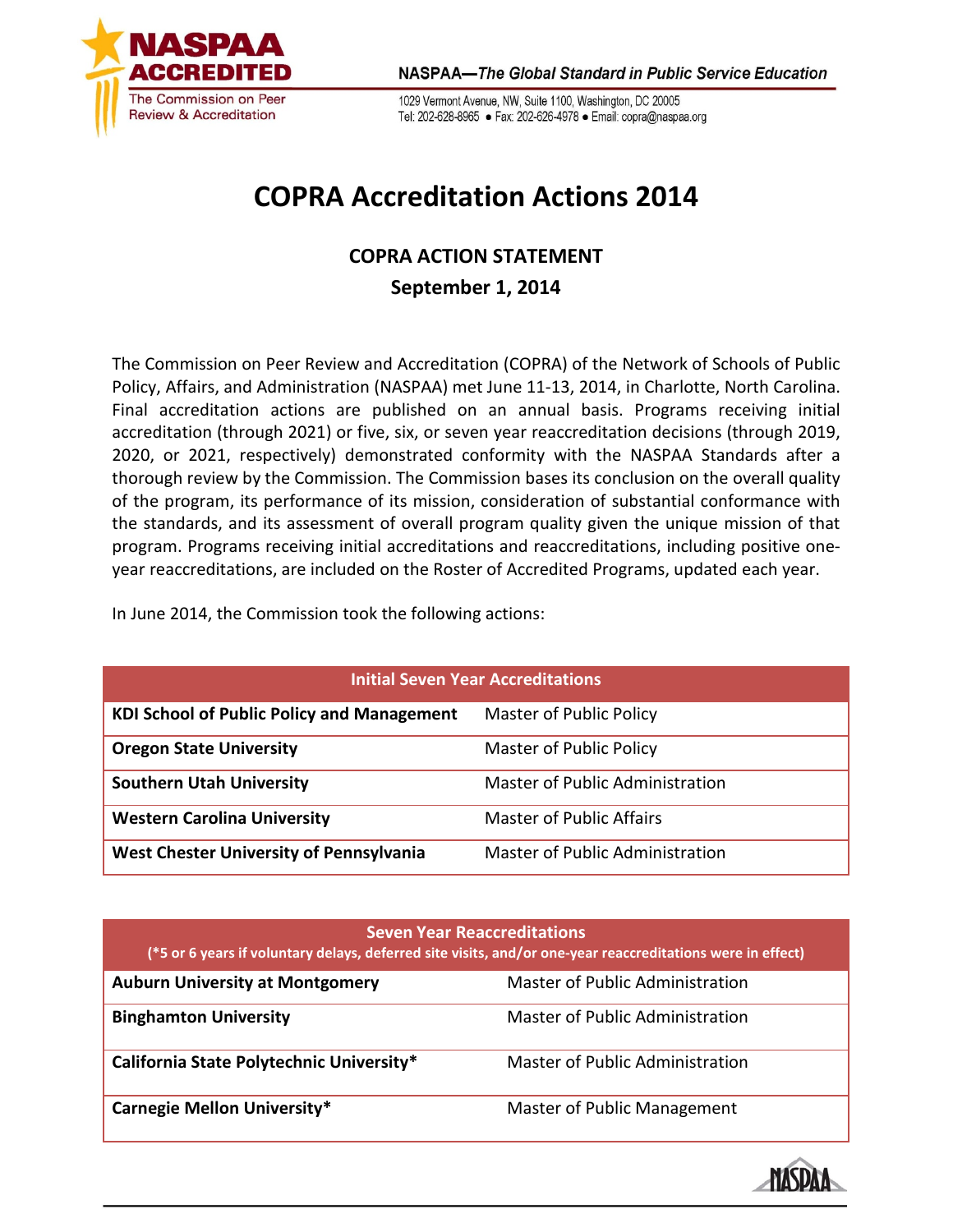| <b>Seven Year Reaccreditations</b><br>(*5 or 6 years if voluntary delays, deferred site visits, and/or one-year reaccreditations were in effect) |                                                      |  |
|--------------------------------------------------------------------------------------------------------------------------------------------------|------------------------------------------------------|--|
| <b>Carnegie Mellon University*</b>                                                                                                               | Master of Science in Public Policy and<br>Management |  |
| <b>College of Charleston</b>                                                                                                                     | Master of Public Administration                      |  |
| Eastern Michigan University*                                                                                                                     | Master of Public Administration                      |  |
| <b>Florida Atlantic University</b>                                                                                                               | Master of Public Administration                      |  |
| <b>Florida State University*</b>                                                                                                                 | <b>Master of Public Administration</b>               |  |
| <b>Indiana University, Bloomington</b>                                                                                                           | <b>Master of Public Affairs</b>                      |  |
| Indiana University, South Bend Campus*                                                                                                           | <b>Master of Public Affairs</b>                      |  |
| <b>Indiana University-Purdue University</b><br>Indianapolis*                                                                                     | <b>Master of Public Affairs</b>                      |  |
| <b>Missouri State University*</b>                                                                                                                | <b>Master of Public Administration</b>               |  |
| <b>North Carolina State University</b>                                                                                                           | Master of Public Administration                      |  |
| <b>Northern Illinois University</b>                                                                                                              | <b>Master of Public Administration</b>               |  |
| <b>San Francisco State University</b>                                                                                                            | <b>Master of Public Administration</b>               |  |
| <b>Texas A&amp;M University</b>                                                                                                                  | Master of Public Service and Administration          |  |
| The University of Illinois at Chicago                                                                                                            | <b>Master of Public Administration</b>               |  |
| The University of North Carolina at Greensboro                                                                                                   | <b>Master of Public Affairs</b>                      |  |
| <b>University of Colorado at Colorado Springs</b>                                                                                                | <b>Master of Public Administration</b>               |  |
| <b>University of Colorado, Denver</b>                                                                                                            | <b>Master of Public Administration</b>               |  |
| <b>University of Dayton</b>                                                                                                                      | <b>Master of Public Administration</b>               |  |
| <b>University of Kentucky</b>                                                                                                                    | <b>Master of Public Administration</b>               |  |
| <b>University of La Verne</b>                                                                                                                    | <b>Master of Public Administration</b>               |  |